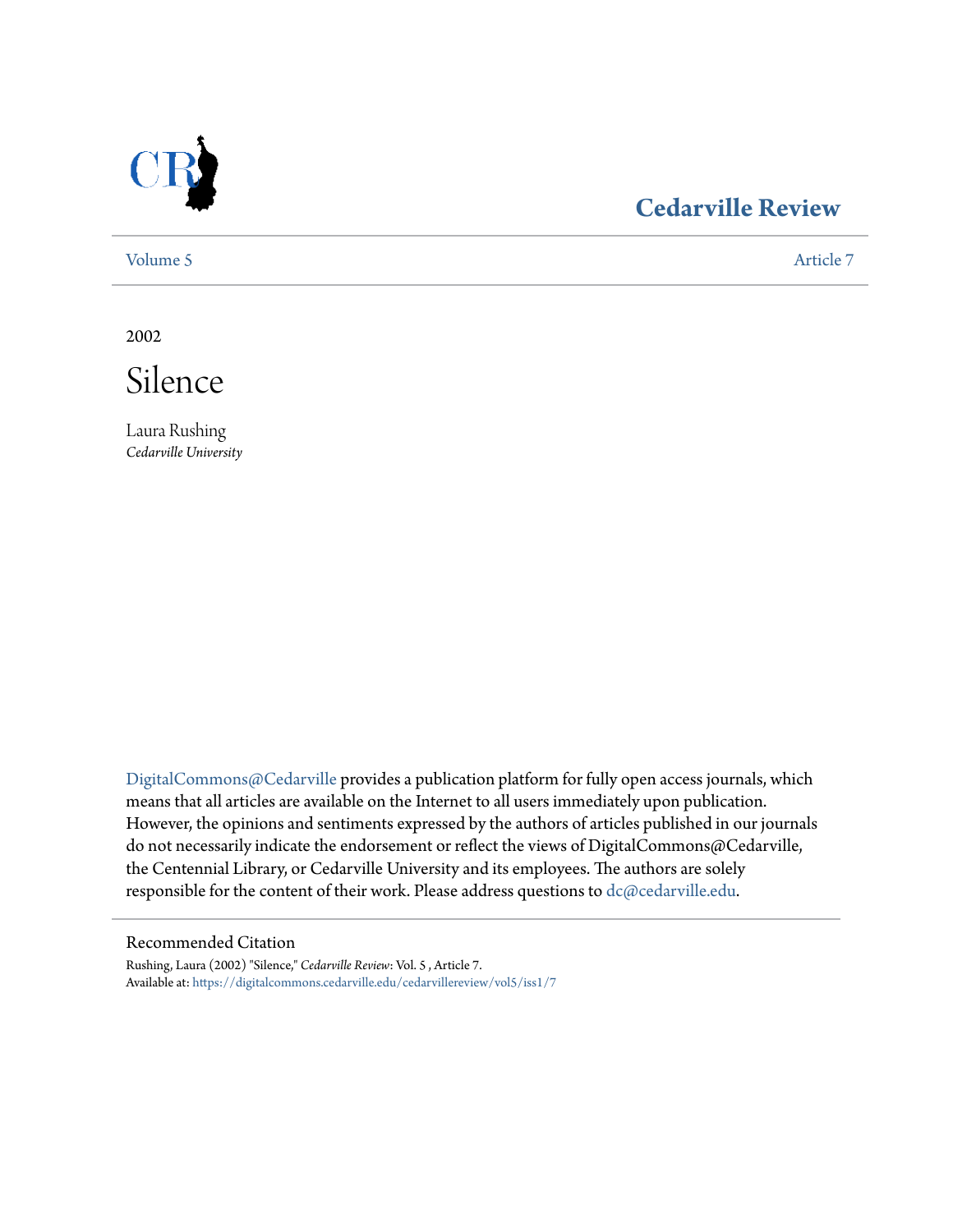# Silence

Browse the contents of [this issue](https://digitalcommons.cedarville.edu/cedarvillereview/vol5/iss1) of *Cedarville Review*.

## **Keywords**

Photography

### **Creative Commons License**  $\bigcirc$   $\circ$

This work is licensed under a [Creative Commons Attribution-Noncommercial-No Derivative Works 4.0](http://creativecommons.org/licenses/by-nc-nd/4.0/) [License.](http://creativecommons.org/licenses/by-nc-nd/4.0/)

### **About the Contributor (Optional)**

Laura Rushing is a junior English major. "I find comfort in the quiet."

Follow this and additional works at: [https://digitalcommons.cedarville.edu/cedarvillereview](https://digitalcommons.cedarville.edu/cedarvillereview?utm_source=digitalcommons.cedarville.edu%2Fcedarvillereview%2Fvol5%2Fiss1%2F7&utm_medium=PDF&utm_campaign=PDFCoverPages)

Part of the [Art and Design Commons,](http://network.bepress.com/hgg/discipline/1049?utm_source=digitalcommons.cedarville.edu%2Fcedarvillereview%2Fvol5%2Fiss1%2F7&utm_medium=PDF&utm_campaign=PDFCoverPages) and the [Photography Commons](http://network.bepress.com/hgg/discipline/1142?utm_source=digitalcommons.cedarville.edu%2Fcedarvillereview%2Fvol5%2Fiss1%2F7&utm_medium=PDF&utm_campaign=PDFCoverPages)